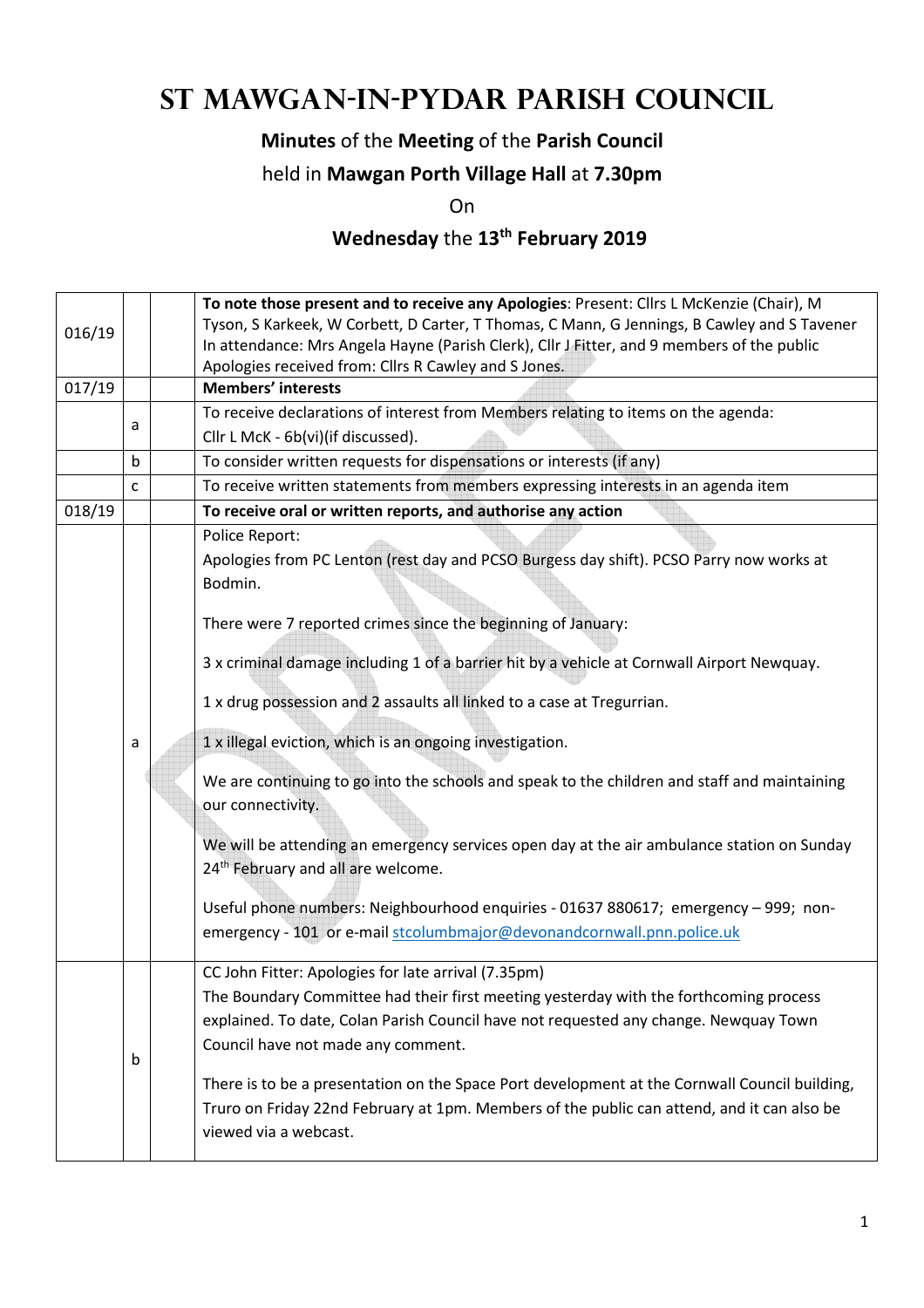|        |   |             | There are plans to develop a second employment space building at the Aero Park. No further             |
|--------|---|-------------|--------------------------------------------------------------------------------------------------------|
|        |   |             | information is currently available.                                                                    |
|        |   |             |                                                                                                        |
|        |   |             | CC Budget papers are due to be published and information will be provided as to whether the            |
|        |   |             | Council have set aside any funds for the development of Cornwall Airport Newquay for the               |
|        |   |             | required measures to meet the needs of any customers who may be engaged in the Space Port              |
|        |   |             | operation. Currently, I have not been advised either way as to how the authority will proceed.         |
|        |   |             |                                                                                                        |
|        |   |             | The Clerk - circulated prior to the meeting - The Clerk sought approval to attend the CALC             |
|        | C |             | Annual Conference on Friday 16 <sup>th</sup> February which is focussing on the process of the         |
|        |   |             | forthcoming Cornwall Council Polling District and Polling Places Review, at a cost of £18.             |
|        |   |             | Proposed by Cllr C Tyson and seconded by Cllr D Carter and resolved to approve.                        |
|        |   |             | Public Participation - This item will last no longer than 10 minutes (unless agreed by the Chair),     |
| 019/19 |   |             | and refers to items on the Agenda.                                                                     |
|        |   | i.          | Dr Dod - to introduce PA18/10850                                                                       |
|        |   | ii.         | Mr B Wood in support of PA18/11583                                                                     |
|        |   |             |                                                                                                        |
|        |   | iii         | Mr Peter Rawlings in support of PA19/00212                                                             |
|        |   |             | Minutes of the Parish Council Meeting -                                                                |
| 020/19 |   |             | To Resolve that the Minutes of the meeting held on 9 <sup>th</sup> January 2019 are an accurate record |
|        |   |             | and duly signed by the Chair. Proposed by Cllr W J Corbett and seconded by Cllr G Jennings and         |
|        |   |             | it was resolved to accept.                                                                             |
| 021/19 |   |             | <b>PLANNING</b>                                                                                        |
|        |   |             | Pre-App Consultation - 2 attended the Working Planning Group meeting that took place on                |
|        |   |             | Tuesday 12 <sup>th</sup> February at St Mawgan Community Hall 1. Agents introduced a draft sketch of   |
|        | а |             | preliminary revised plans to Beach View; an outline of a scheme for Little Tredragon and a             |
|        |   |             | scheme for Wayside. A useful opportunity for the PWG to convey the wishes of residents to              |
|        |   |             | protect the area from overdevelopment as outlined in the draft consultation document for the           |
|        |   |             | St Mawgan-in-Pydar Neighbourhood Plan. 2. Mr Curtis - PA18/11583                                       |
|        | b |             | Planning - new applications - to discuss and decide on response to Cornwall Council                    |
|        |   |             |                                                                                                        |
|        |   |             | PA18/10850. Applicant Dr Fiona Dod. Proposal: Outline application with some matters reserved           |
|        |   | $\mathbf i$ | for replacement of existing building with one live/work (self-build). Location: Barn East of           |
|        |   |             | Gluvian Flamank Farm Mawgan Porth Newquay Cornwall. Deferred from January. Proposed by                 |
|        |   |             | Cllr W Corbett and seconded by Cllr C Tyson and resolved no objection.                                 |
|        |   |             | PA18/11583. Applicant Mr Richard Curtis Mawgan Vale Railway. Proposal: Construction of                 |
|        |   |             | miniature railway attraction, including indoor and outdoor attractions and amusements, and             |
|        |   | ii.         | associated development. Location: Land East of Mawgan Porth Mawgan Porth. Deferred from                |
|        |   |             | January. Proposed by Cllr W Corbett and seconded by Cllr Tyson and resolved to object on the           |
|        |   |             | grounds that the proposal is contrary to policies of the Development Plan which seek to protect        |
|        |   |             | the AGLV from inappropriate or harmful development.                                                    |
|        |   |             | PA19/00212. Applicant Mr Richard Rawlings. Proposal: Removal of condition 3 (agricultural              |
|        |   | iii         | occupancy) of C2/89/01541 - Erection of farmhouse and garage. Location: Sea Breezes Mawgan             |
|        |   |             | Porth. Cllr W Corbett proposed and Cllr G Jennings seconded and it was resolved no objection.          |
|        |   |             | PA19/00329. Applicant: Diocese of Plymouth. Proposal: Removal of trees in a conservation               |
|        |   | iv          | area. Location: Presbytery Lanherne Carmelite Convent St Mawgan.                                       |
|        |   |             | As this application is for works to trees in a Conservation Area, it will be decided under             |
|        |   |             | delegated authority.                                                                                   |
|        |   |             | 5 members of the public left the meeting at this juncture                                              |
|        |   |             | PA19/00090. Applicant Mr J Barlow Merlin Golf Club. Proposal: Outline proposal for the                 |
|        |   | ۷           | construction of 10 holiday chalets (decision PA14/00419) with removal of condition 6 regarding         |
|        |   |             | holiday accommodation occupancy restriction and replacement with leasehold/estate                      |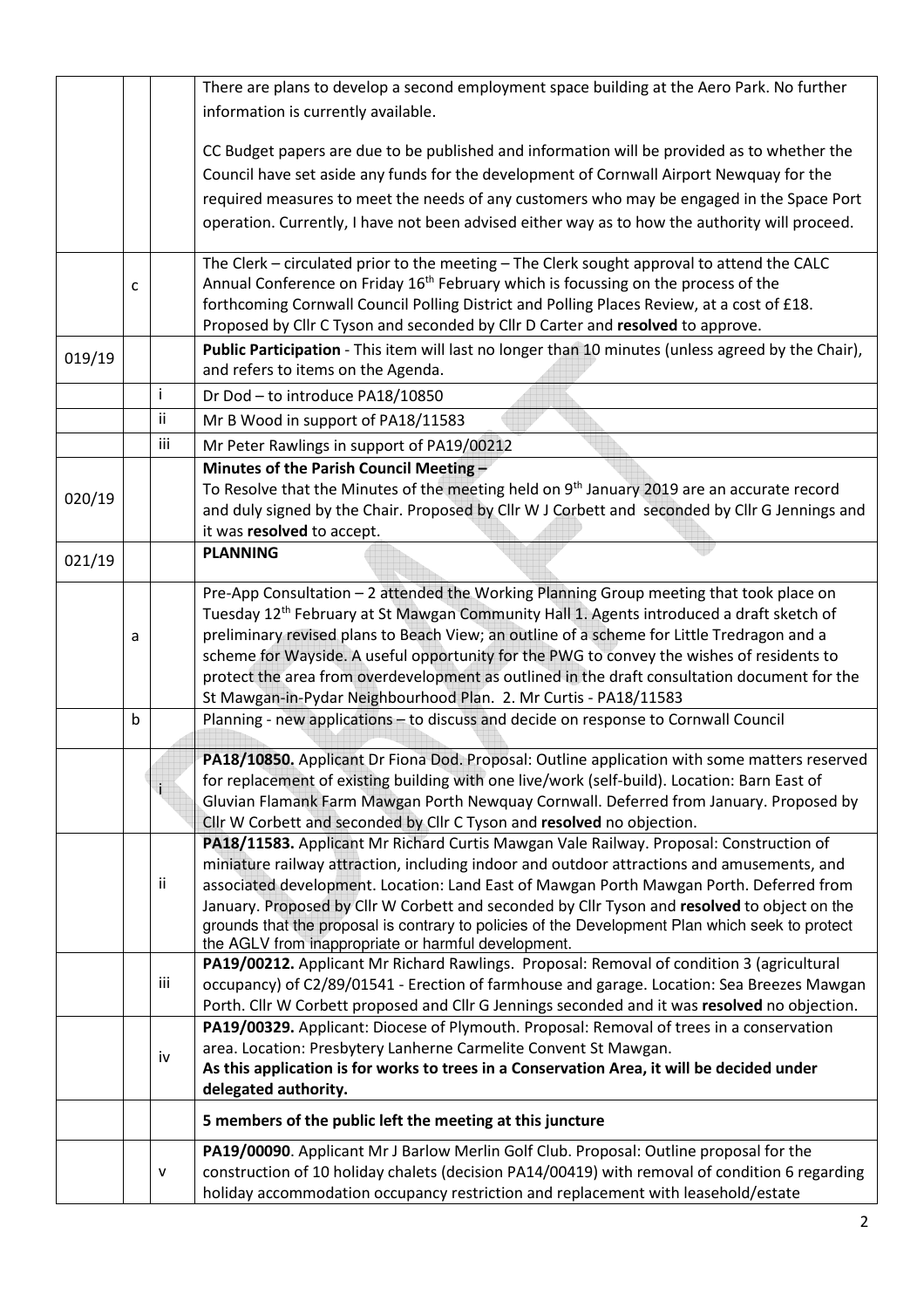|        |                                                                                          |              | management clauses (S106). Location: Merlin Golf Club Access to Merlin Golf Club Mawgan<br>Porth Newquay. The Clerk had been notified prior to the meeting that this proposal was invalid.                                                                                                                                  |  |  |  |  |
|--------|------------------------------------------------------------------------------------------|--------------|-----------------------------------------------------------------------------------------------------------------------------------------------------------------------------------------------------------------------------------------------------------------------------------------------------------------------------|--|--|--|--|
|        |                                                                                          | vi           | PA19/00947. Applicant Mr & Mrs Ian and Sarah McKelvey. Proposal: Deadwood the trees and<br>raise the canopy 6 by metres to allow more light into the property. Location: St Anthonys St<br>Mawgan. Proposed by Cllr Tyson and seconded by Cllr Carter and it was resolved to defer to<br>the Tree Officer's recommendation. |  |  |  |  |
|        |                                                                                          |              | PA18/09588 - Change of use of field (non-agricultural) to allow erection of glamping pods -                                                                                                                                                                                                                                 |  |  |  |  |
|        |                                                                                          | vii          | Travellers Rest, Trevarrian. In response to a Local Council 5-day protocol, it was proposed by                                                                                                                                                                                                                              |  |  |  |  |
|        |                                                                                          |              | Cllr Corbett and seconded by Cllr Tyson and resolved option 2. Agree to disagree to the CC Case                                                                                                                                                                                                                             |  |  |  |  |
|        |                                                                                          |              | Officer's recommendation to approve.                                                                                                                                                                                                                                                                                        |  |  |  |  |
|        | C                                                                                        |              | To consider planning applications received before meeting                                                                                                                                                                                                                                                                   |  |  |  |  |
|        |                                                                                          |              | PA19/00624. Applicant Mrs D Wilson. Proposal: Construction of dwelling house and garage                                                                                                                                                                                                                                     |  |  |  |  |
|        | accommodation. Location: Beacon House East Trevarrian TR8 4AQ. Prior to the meeting, the |              |                                                                                                                                                                                                                                                                                                                             |  |  |  |  |
|        |                                                                                          |              | Clerk had received a grant of an extension of time for comment until after the March 13th<br>meeting.                                                                                                                                                                                                                       |  |  |  |  |
|        |                                                                                          |              | PA19/00965. Applicant Mr Jon Cooper. Proposal Construction of extensions and alterations,                                                                                                                                                                                                                                   |  |  |  |  |
|        |                                                                                          | ii.          | plus detached garage. Location: Hylton Lanvean St Mawgan. Prior to the meeting, the Clerk<br>had received a grant of an extension of time for comment until after the March 13th meeting.                                                                                                                                   |  |  |  |  |
|        | d                                                                                        |              | To note Advices and Decisions by Cornwall Council:                                                                                                                                                                                                                                                                          |  |  |  |  |
|        |                                                                                          |              |                                                                                                                                                                                                                                                                                                                             |  |  |  |  |
|        |                                                                                          |              | PA18/10945 APPROVED Applicant: Mrs H John. Proposal: Single storey extension and                                                                                                                                                                                                                                            |  |  |  |  |
|        |                                                                                          | j            | alterations including enlarged terrace with garden store under (demolition of existing garage).                                                                                                                                                                                                                             |  |  |  |  |
|        | Location: Blue Seas Trenance Mawgan Porth. Noted.                                        |              |                                                                                                                                                                                                                                                                                                                             |  |  |  |  |
|        |                                                                                          |              | PA18/11067 APPROVED Applicant: Mr & Mrs Winters. Proposal: Extensions and improvements                                                                                                                                                                                                                                      |  |  |  |  |
|        |                                                                                          | ii.          | to existing dwelling including replacement front dormer and balcony, enlarged garage and                                                                                                                                                                                                                                    |  |  |  |  |
|        | improved parking area. Location: Ocean Green Tredragon Road Mawgan Porth TR8 4DJ. Noted. |              |                                                                                                                                                                                                                                                                                                                             |  |  |  |  |
|        |                                                                                          |              | PA18/11070 APPROVED Applicant: Mr Dean Robson. Proposal: The expansion of the outdoor                                                                                                                                                                                                                                       |  |  |  |  |
|        |                                                                                          | iii          | seating area and the construction of public showers and a disabled toilet through the erection                                                                                                                                                                                                                              |  |  |  |  |
|        |                                                                                          |              | of a timber structure on the southwest face of the Beach Box café. Location: The Beach Box                                                                                                                                                                                                                                  |  |  |  |  |
|        |                                                                                          |              | Mawgan Porth TR8 4BA. Noted.                                                                                                                                                                                                                                                                                                |  |  |  |  |
|        |                                                                                          | iv           | PA18/11122 APPROVED Applicant: Mr And Mrs Hore. Proposal: Residential annexe extension                                                                                                                                                                                                                                      |  |  |  |  |
|        |                                                                                          |              | to the rear of Penpont Cottage. Location: Penpont Cottage Penpont St Mawgan TR8 4ET. Noted.                                                                                                                                                                                                                                 |  |  |  |  |
|        |                                                                                          | $\mathsf{v}$ | PA18/10996 APPROVED Applicant: Diocese of Plymouth Proposal: Removal of two trees in a                                                                                                                                                                                                                                      |  |  |  |  |
|        |                                                                                          |              | TPO. Location: Lanherne Carmelite Convent Long Lane St Mawgan TR8 4ER. Noted.                                                                                                                                                                                                                                               |  |  |  |  |
|        |                                                                                          |              | PA18/11250 APPROVED Applicant: Mr John Sanderson Proposal: Works to trees covered by a                                                                                                                                                                                                                                      |  |  |  |  |
|        |                                                                                          | vi           | Tree Preservation Order, namely remove Laurel trees T1 - T5 and removal of Sycamore tree T6.                                                                                                                                                                                                                                |  |  |  |  |
|        |                                                                                          |              | Location: Lanherne Carmelite Convent St Mawgan TR8 4ER. Noted.                                                                                                                                                                                                                                                              |  |  |  |  |
|        |                                                                                          |              | PA18/04468 REFUSED Applicant: Mr and Mrs Chris and Fiona Heritage. Proposal: Demolition of                                                                                                                                                                                                                                  |  |  |  |  |
|        |                                                                                          | vii          | existing dwelling and construction of a replacement dwelling. Location: Beach View Trenance                                                                                                                                                                                                                                 |  |  |  |  |
|        |                                                                                          |              | Mawgan Porth. Noted.                                                                                                                                                                                                                                                                                                        |  |  |  |  |
|        |                                                                                          |              | The following was received after the Agenda was posted                                                                                                                                                                                                                                                                      |  |  |  |  |
|        |                                                                                          |              | PA18/10393 APPROVED Applicant: Mr And Mrs Colin Watts Location: Windyridge Mawgan                                                                                                                                                                                                                                           |  |  |  |  |
|        |                                                                                          | viii         | Porth Newquay Cornwall TR8 4AL Proposal: New balcony to existing front elevation. Extend                                                                                                                                                                                                                                    |  |  |  |  |
|        |                                                                                          |              | existing front dormer. New dormer to rear and internal alterations. Noted.                                                                                                                                                                                                                                                  |  |  |  |  |
|        | e                                                                                        |              | Enforcement- new case and decisions. Action: The Clerk to notify CC Enforcement department                                                                                                                                                                                                                                  |  |  |  |  |
|        |                                                                                          |              | of alleged residential use of a caravan at Menalyhl Yard.                                                                                                                                                                                                                                                                   |  |  |  |  |
|        |                                                                                          |              | WORKING GROUPS - to receive reports (if any), and agree any necessary action and                                                                                                                                                                                                                                            |  |  |  |  |
| 022/19 |                                                                                          |              | expenditure:                                                                                                                                                                                                                                                                                                                |  |  |  |  |
|        | a                                                                                        |              | Amenities - Tree Inspection: Cllr Corbett reported that he had escorted the Arboricultural                                                                                                                                                                                                                                  |  |  |  |  |
|        |                                                                                          |              | Officer, CORMAC Solutions Ltd on a familiarisation of the Parish owned trees prior to                                                                                                                                                                                                                                       |  |  |  |  |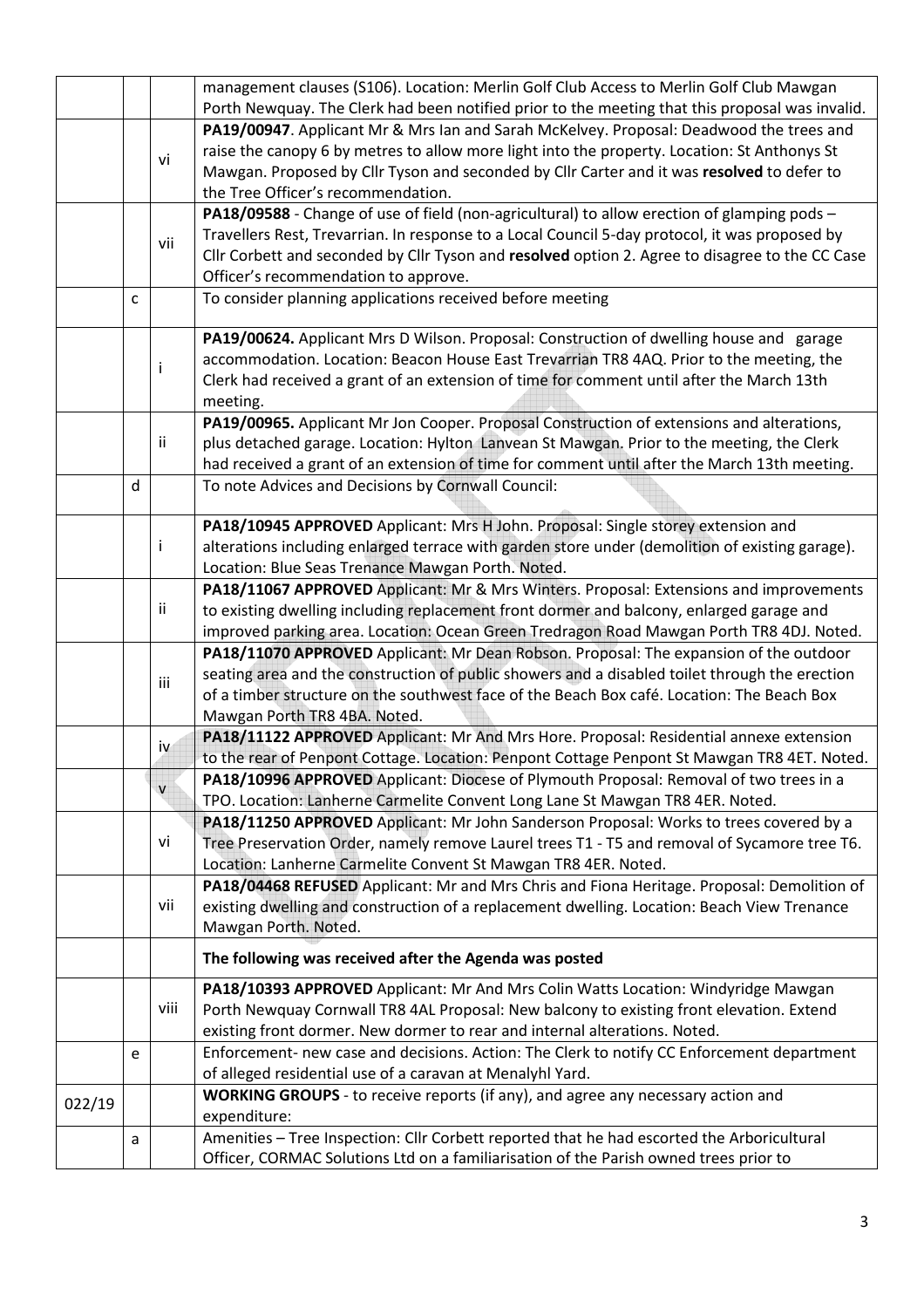|                                    |   |      | undertaking the PC commissioned tree inspection as part of risk assessment. Survey Report to<br>follow.                                                                                                                                                                                                                                                                                                                                                                                                                                                                                                                                     |  |
|------------------------------------|---|------|---------------------------------------------------------------------------------------------------------------------------------------------------------------------------------------------------------------------------------------------------------------------------------------------------------------------------------------------------------------------------------------------------------------------------------------------------------------------------------------------------------------------------------------------------------------------------------------------------------------------------------------------|--|
|                                    |   | T    | St Mawgan toilets - Reef Water Solutions Ltd Water Analysis Report contract renewal 2019 - to<br>agree in the sum of £350 + VAT - previously circulated. Proposed by Cllr W Corbett and<br>seconded by Cllr S Karkeek and resolved to agree.                                                                                                                                                                                                                                                                                                                                                                                                |  |
|                                    |   | ii   | Playground signage - to approve signage quote. Previously circulated. Proposed by Cllr Mann<br>and seconded by Cllr Tyson and resolved to approve at a cost of circa £200 and to include<br>additional signage to alert users of the playground and playing field that when cricket matches<br>are in play, users exercise special care.                                                                                                                                                                                                                                                                                                    |  |
|                                    |   | iii. | Burial Ground-                                                                                                                                                                                                                                                                                                                                                                                                                                                                                                                                                                                                                              |  |
|                                    |   |      | 1. To approve review of Burial Regulations to include change to National Memorial<br>Masons Code of Working Practice (NAMM, 2001) working to British Standard 8415 (July<br>2018). Proposed by Cllr C Mann and seconded by Cllr S Karkeek and resolved to<br>approve.                                                                                                                                                                                                                                                                                                                                                                       |  |
|                                    |   |      | Notice as to Burial of Cremated Remains: Mr Guiseppe Guerreri joining Sylvia Guerreri<br>2.<br>8 <sup>th</sup> February 2019 at 11 am. (not 14 <sup>th</sup> as stated). Clerk in attendance. Noted.                                                                                                                                                                                                                                                                                                                                                                                                                                        |  |
|                                    |   |      | 3. Additional memorial inscription Joyce Sterling - to approve in principle (previously<br>circulated). Proposed by Cllr C Mann and seconded by Cllr G Jennings and resolved to<br>approve.                                                                                                                                                                                                                                                                                                                                                                                                                                                 |  |
|                                    |   | iv   | St Mawgan Community Hall - matters arising. Mr Paul Roberts (Hon. Treasurer) continues to<br>endeavour to resolve ongoing maintenance and service issues.                                                                                                                                                                                                                                                                                                                                                                                                                                                                                   |  |
|                                    |   | v    | St Mawgan Community Hall Window Boxes - to approve payment for supply of a replacement<br>in the sum of £305.81. Proposed by Cllr S Karkeek and seconded by Cllr C Mann and resolved to<br>approve.                                                                                                                                                                                                                                                                                                                                                                                                                                         |  |
| b<br>Transport and Rights of Way - |   |      |                                                                                                                                                                                                                                                                                                                                                                                                                                                                                                                                                                                                                                             |  |
|                                    |   | Ť    | Local Maintenance Partnership 2019-20 - to accept the Cornwall Council offer for parish<br>footpath cutting 2019-20 in the sum of £1451.45. Proposed by Cllr S Karkeek and seconded by<br>Cllr W Corbett and resolved to defer acceptance pending a response from CC Countryside Team<br>Lead Natural Environment Service for the PC request for a meaningful increase to that offered.<br>Action: Clerk to keep Chair and TROW informed of any progress in this regard.                                                                                                                                                                    |  |
|                                    | C |      | Beach and Environment - to approve EAD Solutions quote for providing an option study for<br>Mawgan Porth Beach dune erosion in the sum of £1260+vat, prior to submission to Grantscape<br>Ltd (administrators of Denzell Downs Community Benefit Fund). Proposed by Cllr S Karkeek and<br>seconded by Cllr C Tyson and resolved to approve.                                                                                                                                                                                                                                                                                                 |  |
|                                    | d |      | Search and Rescue Helicopter- to agree a working group to liaise with airport management and<br>representatives of the community to discuss concerns and means to address them. Cllr G<br>Jennings and Cllr D Carter volunteered as PC representatives. Action: Clerk to submit a notice<br>for publication in the 'Dreckly' community magazine requesting submissions from residents to<br>join a liaison team. Proposed that Search and Rescue Helicopter community concerns forms an<br>Agenda item at the Annual Assembly of the Parish Electors Meeting to be held on April 10 <sup>th</sup> at<br>Mawgan Porth Village Hall - 7.30pm. |  |
| 023/19                             |   |      | <b>REPORTS FROM MEETINGS:</b>                                                                                                                                                                                                                                                                                                                                                                                                                                                                                                                                                                                                               |  |
|                                    | a |      | Draft Newquay and St Columb Community Network Partnership Meeting Notes - previously<br>circulated. Noted.                                                                                                                                                                                                                                                                                                                                                                                                                                                                                                                                  |  |
| 024/19                             |   |      | To note and discuss (if appropriate) the correspondence received since the last meeting and<br>any associated actions and expenditure:                                                                                                                                                                                                                                                                                                                                                                                                                                                                                                      |  |
|                                    | a |      | Cornwall Council Polling District and Polling Places Review. Noted.                                                                                                                                                                                                                                                                                                                                                                                                                                                                                                                                                                         |  |
|                                    | b |      | South West Coast Path Maintenance Partnership Offer. Noted.                                                                                                                                                                                                                                                                                                                                                                                                                                                                                                                                                                                 |  |
| 025/19                             |   |      | <b>FINANCE and LEGISLATION:</b>                                                                                                                                                                                                                                                                                                                                                                                                                                                                                                                                                                                                             |  |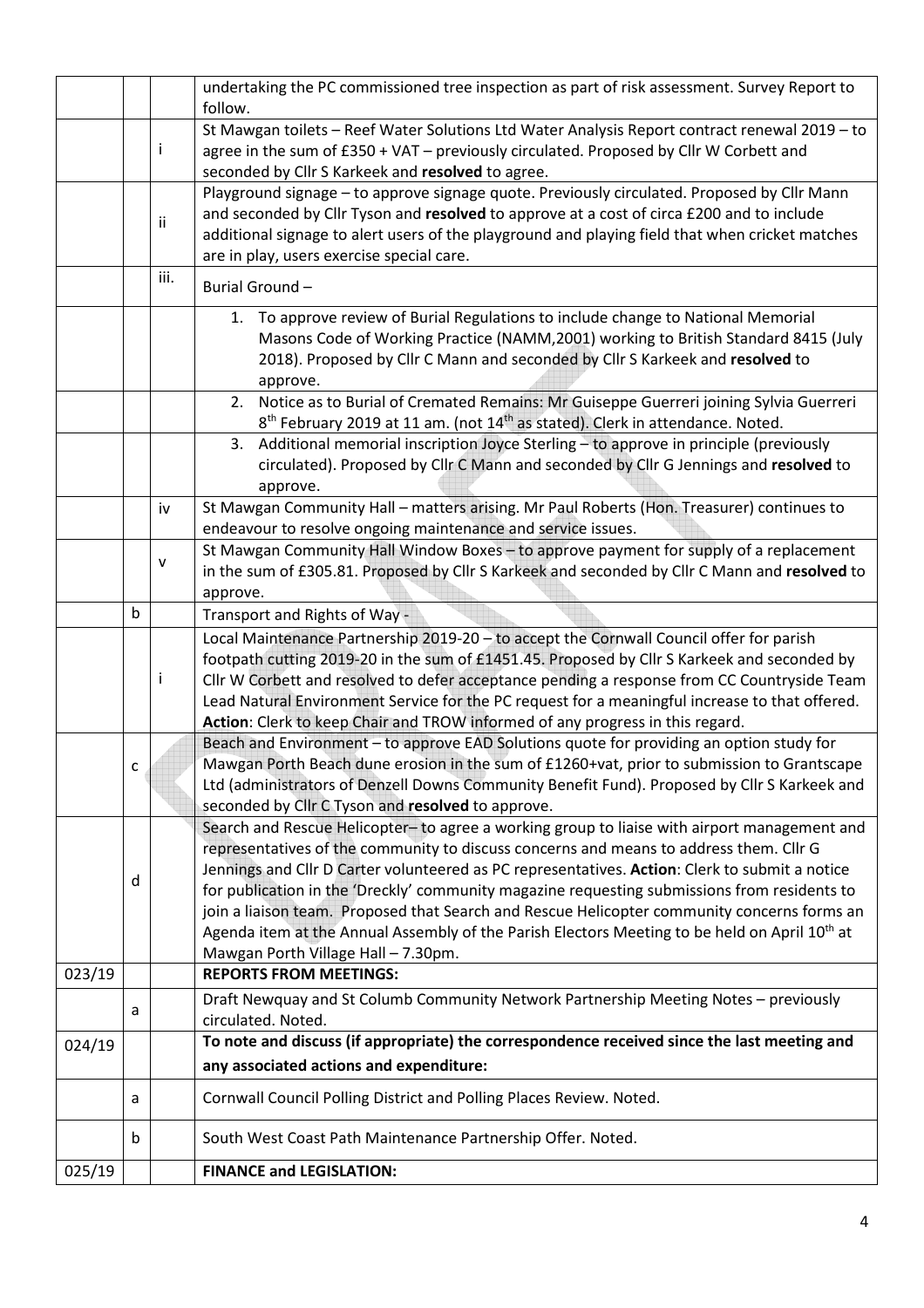|        | a |                                                                                   | To note any income received: Bank Interest £1.84, N J Plant £550 - Grants of Exclusive Right of<br>Burial: James Hedley Plant and N J Plant (reserved plot). Noted.            |  |  |  |  |
|--------|---|-----------------------------------------------------------------------------------|--------------------------------------------------------------------------------------------------------------------------------------------------------------------------------|--|--|--|--|
|        | b |                                                                                   | Bank Reconciliation - 3rd quarter to approve as correct. Previously circulated. Proposed by Cllr C                                                                             |  |  |  |  |
|        |   |                                                                                   | Tyson and seconded by Cllr S Karkeek and resolved to approve.                                                                                                                  |  |  |  |  |
|        |   |                                                                                   | Accounts - to approve invoices for payment and sign cheques at the end of the meeting                                                                                          |  |  |  |  |
|        | c |                                                                                   | (list circulated prior to the meeting). Proposed by Cllr W Corbett and seconded by Cllrs G                                                                                     |  |  |  |  |
|        |   |                                                                                   | Jennings and resolved to approve.                                                                                                                                              |  |  |  |  |
|        | d |                                                                                   | <b>Donations and Grant Applications:</b>                                                                                                                                       |  |  |  |  |
|        |   |                                                                                   | To consider and approve the annual grant of £500 to support the Mawgan Porth Village Hall.                                                                                     |  |  |  |  |
|        |   | $\mathbf{I}$                                                                      | Proposed by Cllr W Corbett and seconded by Cllr C Mann and resolved to approve.                                                                                                |  |  |  |  |
|        |   |                                                                                   | To consider and approve the annual grant of £500 to support the St Mawgan Community Hall.                                                                                      |  |  |  |  |
|        |   | ii                                                                                | Proposed by Cllr W Corbett and seconded by Cllr C Mann and resolved to approve.                                                                                                |  |  |  |  |
|        |   |                                                                                   | Exempt Business: To Resolve to invoke Standing Order 3(d) that in accordance with Public                                                                                       |  |  |  |  |
|        |   |                                                                                   | Bodies (admission to meetings (Act 1960 as amended by S100 Local Government Act (LGA)                                                                                          |  |  |  |  |
| 026/19 |   |                                                                                   | 1972, the press and the public be excluded from the meeting during the consideration of the                                                                                    |  |  |  |  |
|        |   |                                                                                   | following matters on the grounds that they may involve the likely disclosure of exempt                                                                                         |  |  |  |  |
|        |   |                                                                                   | information.                                                                                                                                                                   |  |  |  |  |
|        |   |                                                                                   | The remaining members of the public left the meeting at this juncture                                                                                                          |  |  |  |  |
|        |   |                                                                                   |                                                                                                                                                                                |  |  |  |  |
|        |   |                                                                                   | Toilet Cleaning Contract 2019-2020 - Two Expressions of Interest had been received resulting in                                                                                |  |  |  |  |
|        |   |                                                                                   | one quote received by the Clerk from the current contractor. Cllr S Tavener proposed and Cllr C                                                                                |  |  |  |  |
|        | a |                                                                                   | Mann seconded, and it was resolved to award the contract for a period of one year                                                                                              |  |  |  |  |
|        |   |                                                                                   | commencing $1^{st}$ March 2019 – 28 February 2020, provided a high standard of cleaning is                                                                                     |  |  |  |  |
|        |   | maintained and complies with the terms of the Contract and Service Agreement, and |                                                                                                                                                                                |  |  |  |  |
|        |   |                                                                                   | Specification of Works. Action: Toilet inspections to be conducted regularly.<br>In accordance with Standing Orders 3 (x), it was proposed by the Chair and seconded by Cllr C |  |  |  |  |
|        |   |                                                                                   |                                                                                                                                                                                |  |  |  |  |
|        |   |                                                                                   | Tyson and it was resolved to extend the meeting to enable the remaining business on the                                                                                        |  |  |  |  |
|        |   |                                                                                   | Agenda to be conducted.<br>Beach Clean Contract 2019 - The Clerk had received a quote from the current beach clean                                                             |  |  |  |  |
|        |   |                                                                                   | contractor for the 2019 season. The price included storage of rubbish. In accordance with                                                                                      |  |  |  |  |
|        |   |                                                                                   | Financial Regulations 11.1 (d), the Clerk recommended to the PC that the tender be accepted                                                                                    |  |  |  |  |
|        | b |                                                                                   | without competition as the tender represented excellent value for money for the Parish Council                                                                                 |  |  |  |  |
|        |   |                                                                                   | as the contractor consistently exceeds the requirements of the Specification of Works for the                                                                                  |  |  |  |  |
|        |   |                                                                                   | benefit of parishioners and visitors to the area. Proposed by Cllr W Corbett and seconded by                                                                                   |  |  |  |  |
|        |   |                                                                                   |                                                                                                                                                                                |  |  |  |  |
|        |   |                                                                                   |                                                                                                                                                                                |  |  |  |  |
|        |   |                                                                                   | Cllr S Karkeek and it was resolved to award the contract to the current Beach Clean contractor.                                                                                |  |  |  |  |
|        | c |                                                                                   | Footpath Contract 2019-2020 - Proposed by Cllr C Tyson and seconded by Cllr C Mann and                                                                                         |  |  |  |  |
|        |   |                                                                                   | resolved to defer until March meeting to await response from LMP.                                                                                                              |  |  |  |  |
|        |   |                                                                                   | Notice of items for the next Agenda:                                                                                                                                           |  |  |  |  |
|        |   |                                                                                   | (note - no decisions can be taken on any item raised under this heading).                                                                                                      |  |  |  |  |
| 027/19 |   |                                                                                   | Defibrillator - service provider at unit located at Merrymoor Inn, Mawgan Porth                                                                                                |  |  |  |  |
|        |   |                                                                                   | <b>Scheduled Grant Applications</b>                                                                                                                                            |  |  |  |  |
| 028/19 |   |                                                                                   | St James' Well<br>Close of meeting - 9.35pm                                                                                                                                    |  |  |  |  |

### **Schedule of Payments**

| <b>Name</b> | <b>Details</b>               | Amount | <b>Minute reference</b> |
|-------------|------------------------------|--------|-------------------------|
| A Hayne     | Clerk's Salary & Expenses    | 958.35 |                         |
| S Plant     | Maintenance Contract January | 800.00 |                         |